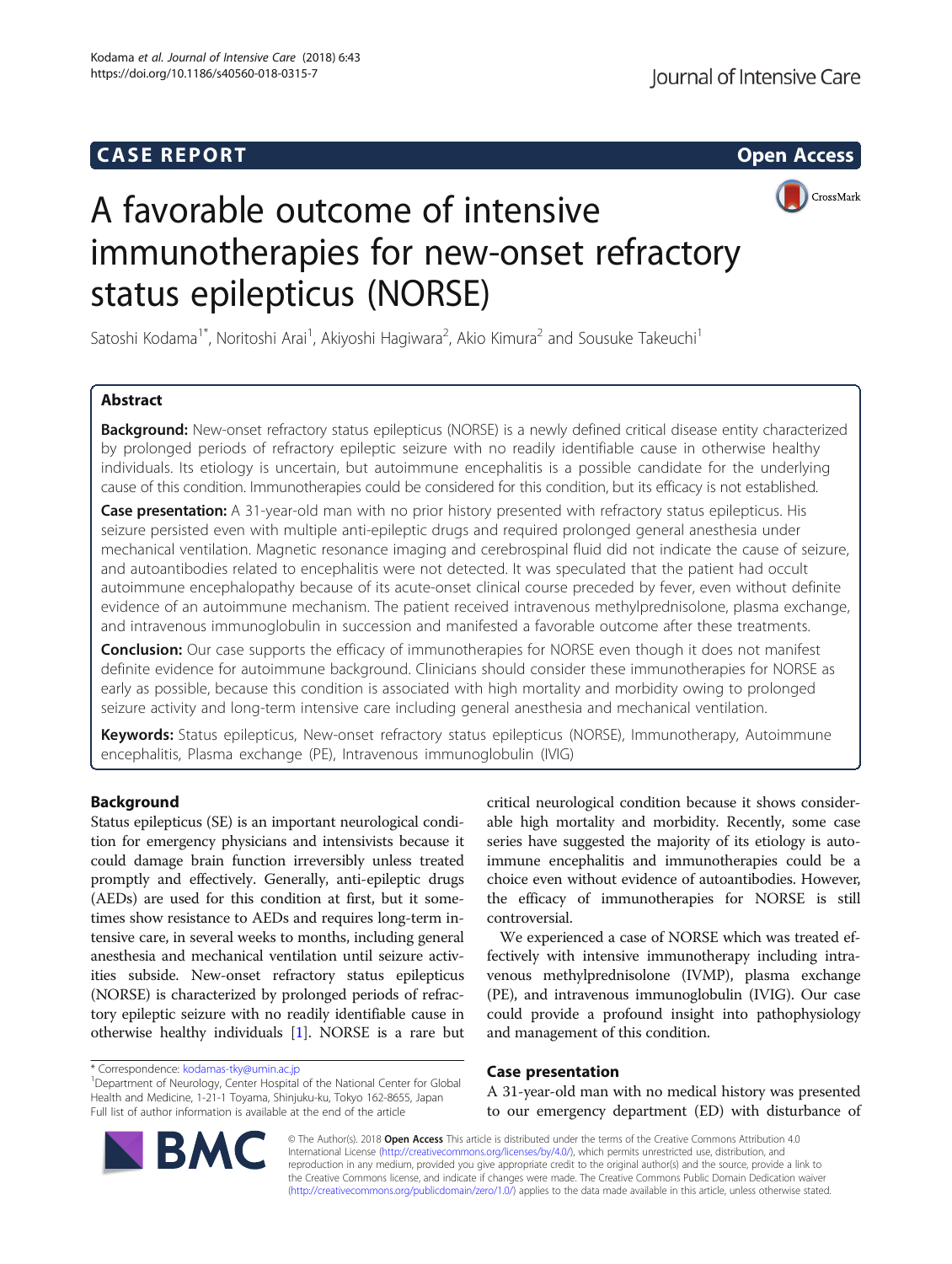consciousness and generalized seizure. After having a fever, he had been out of contact for 3 days and his colleague found him unresponsive in his apartment. Soon after arriving at the ED, he showed generalized tonic-clonic seizure (GTCS) starting from his left limbs, which ceased after intravenous diazepam 10 mg. Weakness, pyramidal signs, and meningeal irritation signs were not seen. Laboratory examination showed systemic inflammation: white blood cells 26,100/μL and C-reactive protein 8.56 mg/dL. Creatinine was 1.69 mg/dL, urea nitrogen was 41.0 mg/dL, and creatine kinase was 60,264 IU/mL, showing dehydration and rhabdomyolysis presumably due to prolonged impaired consciousness. Lumber puncture was unremarkable except for increased opening pressure (30 cmH2O): cells 2.4/μL, protein 26 mg/dL, glucose 97 mg/dL, and IgG 2.0 mg/dL. Culture of cerebrospinal fluid was negative. Serum HIV, herpes simplex virus, and varicella zoster virus antibodies were negative. Anti-nuclear, anti-double-stranded DNA, anti-glutamic acid decarboxylase, anti-thyroid peroxidase, anti-thyroglobulin, and anti-neutrophilic cytoplasmic antibodies were negative as well. Magnetic resonance imaging (MRI) showed no intracranial lesion or abnormal gadolinium enhancement (Fig. 1a, b). Interictal electroencephalogram showed generalized periodic delta waves predominantly on the bilateral frontal areas (Fig. 1c).

Despite administering 1000 mg of fosphenytoin for the seizure, he repeated GTCS on day 2. He was intubated and mechanically ventilated on that day due to GTCS accompanied with respiratory depression. Although valproate 900 mg through the nasogastric tube and intravenous propofol was started and the dose of propofol was gradually increased, GTCS recurred on day 5 and levetiracetam 1000 mg and intravenous midazolam was added to control the seizures. Even with these medications he repeated GTCS during day 7 through 14, which obliged us to increase the dose of midazolam to the maximum and levetiracetam to 3000 mg, and also add carbamazepine 400 mg and zonisamide 600 mg. Tracheotomy was performed on day 15 because of prolonged mechanical ventilation. During days 15–19, EEG showed periodic sharp discharges predominantly on the bilateral frontal regions every 0.5–1.0 s even during the patient did not manifest apparent seizure (Fig. 1d), suggesting the condition of non-convulsive status epilepticus (NCSE). Propofol was transferred to thiopental and its dose was increased to the level that leads to a burst and suppression pattern on EEG during days 20–25.

During this period, repeat head MRI and lumber puncture showed no cause of the status epilepticus. Chest and abdominal computed tomography (CT) and positron emission tomography (PET) did not represent neoplastic lesions. Based on several recent reports, we



Fig. 1 a, b Brain magnetic resonance imaging (MRI) on admission did not show intracranial abnormality on fluid attenuated inverse recovery (FLAIR) (a) or gadolinium enhancement (b). c, d Interictal electroencephalography on admission demonstrated bilateral intermittent delta activity predominantly in bilateral frontal region (c), and periodic epileptiform discharges predominantly in the bilateral frontal area were seen every 0.5-1.0 s on day 15, suggesting continuing seizure activity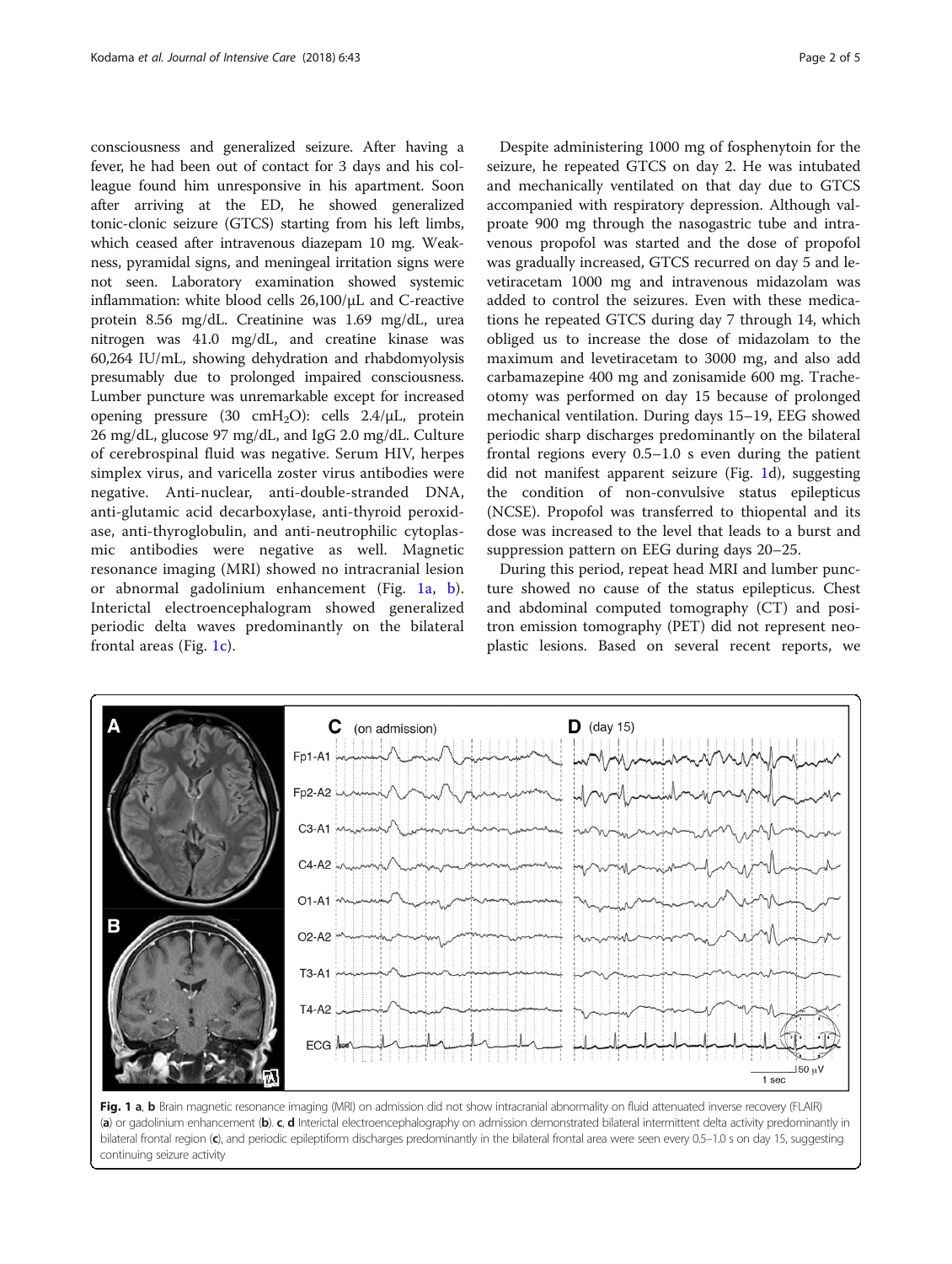presumed some occult autoimmune disorders were behind this patient's refractory status epilepticus and immunomodulative therapy could be effective. The patient received intravenous methylprednisolone (IVMP) on days 25–27 (methylprednisolone 1000 mg/day for 3 days), but his EEG continued to manifest epileptic discharge when the general anesthesia was tapered. We administered plasma exchange (PE) on days 31–35 and intravenous immunoglobulin therapy (IVIG) on days 36–38 (0.4 g/kg for 3 days), under the informed consent of his family (Fig. 2). He came to show gradual improvement of consciousness and decreased epileptic discharge on EEG around day 35, making it possible to taper the anesthesia. Mechanical ventilation was discontinued on day 42, and the sedative agents for general anesthesia were withdrawn by day 44.

The patient gradually regained his ability of daily life and showed well-preserved memory function and his computer skills for the job, but mild anterograde amnesia, irritability, and difficulty in concentration remained. Although the patient was discharged home on day 189, refractory focal onset seizures with impaired awareness were seen every 2–3 days which required valproate 1200 mg, levetiracetam 3000 mg, zonisamide 400 mg, lamotrigine 200 mg, and clobazam 7.5 mg.

# **Discussion**

Our patient showed new-onset refractory epileptic seizure subsequent to a febrile episode, which was reluctant to resolve with combination of multiple AEDs and general sedative agents. The clinical course was compatible with NORSE considering prolonged status epilepticus without no prior history of epilepsy and absence of identifiable causative factors. Although NORSE was initially defined as not a proven etiology of epilepsy [\[1](#page-4-0)], some recent studies have suggested autoimmune encephalitis may be a common cause of this condition [[2,](#page-4-0) [3\]](#page-4-0). Based on this estimation, immunotherapies are administered in an increasing number of NORSE cases even without detection of specific antibodies regarding autoimmune encephalitis [[3\]](#page-4-0).

However, there is a dilemma in initiating immunotherapies in NORSE. Although our case showed favorable outcome, the effectiveness of immunotherapy for NORSE is not established due to lack of evidence, rare prevalence, and ethical obstacle in performing randomized controlled trials. Early case studies showed no response to immunotherapy  $[1]$  $[1]$ , and only a small number of recent case studies have suggested the occasional effectiveness of IVMP, IVIG, and PE for cryptogenic NORSE [[2,](#page-4-0) [4](#page-4-0)–[7\]](#page-4-0). The clinicians hesitate to perform these potentially hazardous immune-suppressing treatments in the absence of well-established inflammatory causes [[3\]](#page-4-0). On the other hand, it is reported that mortality of NORSE is up to 22%, and 39% of patients show a poor neurologic outcome [\[3](#page-4-0)]. Considering its high mortality and morbidity, the use of immunotherapies should be considered in NORSE even without concrete evidence of an autoimmune etiology when seizure is not controlled with conventional anti-epileptic drugs and sedative agents.



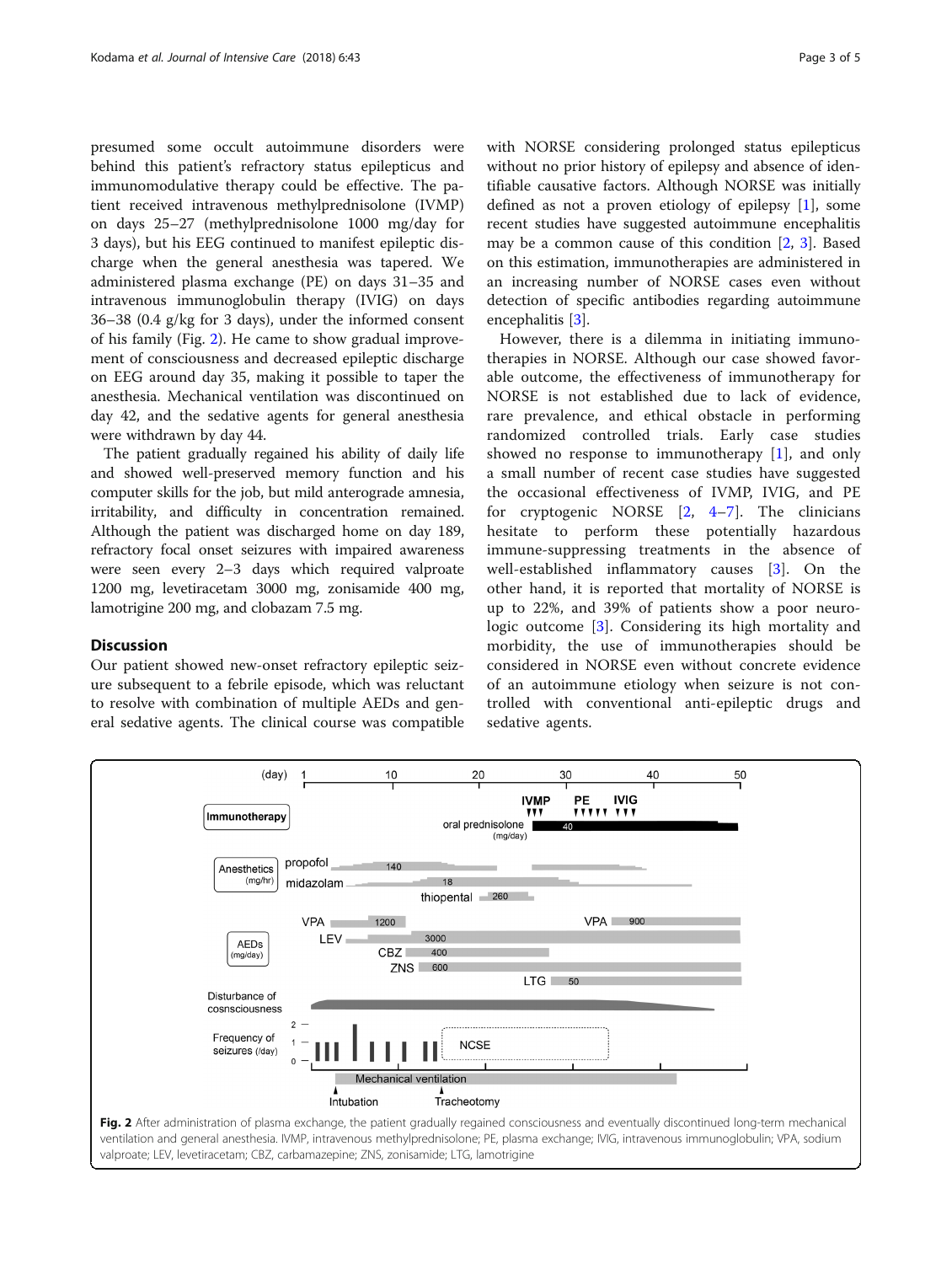It is also difficult when to administer immunotherapies in NORSE. In our case, we administered IVMP as the first immunotherapy after 25 days from the onset of seizure. We initially refrained from immunotherapy because autoimmune etiology seemed less likely with negative MRI and CSF findings and there was also a concern that it might aggravate the patient's condition if he had an infectious etiology. However, the prolonged seizure activity even under intensive anti-epileptic agents eventually pushed us to administering the immunotherapy. As a result, the patient fully recovered functionally but sustained refractory focal seizure requiring multiple anti-epileptic drugs. In general, prolonged seizure activity can aggravate the epileptogenecity by a kindling mechanism [\[8](#page-4-0)]. In that point, earlier immunotherapies could have prevented the patient's late seizures. Several studies on autoimmune encephalitis showed early treatment is associated with better outcomes [[9](#page-4-0), [10\]](#page-4-0). Besides, prolonged mechanical ventilation and general anesthesia which are often required for persisting seizures could expose the patients to the risk of systemic complications and increased mortality due to pneumonia, hepatic injury, and cardiac suppression. Considering these aspects, immunotherapies should not be postponed when clinicians diagnose NORSE.

Yet, there is no clear consensus on which cases are the good candidates for these treatments. Dubey et al. proposed Antibody Prevalence in Epilepsy (APE) score and Response to Immunotherapy in Epilepsy (RITE) score, based on the clinical characteristics and the neural antibody evaluation of epilepsy patients in Mayo Clinic [\[11](#page-4-0)]. In that study, the scores calculated with several clinical features such as new-onset epilepsy, autonomic dysfunction, viral prodrome, faciobrachial dystonic seizures/oral dyskinesia, inflammatory CSF profile, and mesial temporal MRI abnormalities had a significant association with positive antibody results. High ratings of these scores are associated with high possibilities of autoimmune etiology and efficacy of immunotherapies. These scores could help clinicians consider the validity of immunotherapies for NORSE.

Although IVMP, IVIG, and PE are the most frequently used immunotherapies for NORSE, it is still uncertain which modality is the most effective because no clinical trial had been performed and each treatment had been administered with different doses and durations in the past case studies, making it difficult to compare each outcome. In practice, these immunotherapies are often tried sequentially when one of them fail to improve the patient's condition. In our case, we chose IVMP as the first choice because of its relatively low side effect profile and easy availability, and considered PE and IVIG as a second- or third-line. It is even more difficult to tell which would be more effective, PE or IVIG, because both of them show equivalent therapeutic effects on several other neuroimmunological disorders such as Guillain-Barre syndrome [[12](#page-4-0)] and myasthenia gravis [[13](#page-4-0)]. We administered PE prior to IVIG, because infused immunoglobulin of IVIG therapy could be eliminated by PE if these treatments were performed in the opposite order. However, it should be noted PE is not suitable for patients with infection or hemodynamically unstable status because it uses extracorporeal circulation. NORSE patients are often in critically ill status because of prolonged anesthesia and ventilation; therefore, clinicians should evaluate which treatment would be appropriate for each clinical condition. Rituximab [[2\]](#page-4-0), cyclophosphamide [[2](#page-4-0), [14\]](#page-4-0), ketamine [[2](#page-4-0), [15\]](#page-4-0), and vagal nerve stimulation [[16](#page-4-0)] have been reported as other possible treatment options for NORSE so far and should be considered if initial treatments are not effective.

Although it became more common to start immunotherapies without a proven etiology, it remains still important to investigate the cause of NORSE because it also can justify the use of intensive immunotherapies and help consider further treatment. Gaspart et al. reported that additional investigation revealed that autoimmune encephalitis with specific autoantibodies accounted for 48 out of 130 (37%) initially cryptogenic NORSE cases [\[3\]](#page-4-0). We excluded anti-N-methyl-D-aspartate (NMDA) antibody in our case, but other antibodies that could have triggered encephalitis remained unmeasured (e.g., antibodies against leucine-rich, glioma-inactivated 1 (LGI1), contactin-associated proteinlike 2 (CASPR2)). These antibodies bind to extracellular epitopes on the cell surface and are often associated with good responsibility for the treatments. Considering its preferable outcome and negative MRI and CSF findings, it is presumable that our case was associated with antibodies against cell-surface antigens, rather than those against intracellular proteins in which neuronal loss is more frequent [\[17](#page-4-0)]. It should be noted, however, that several antibodies against cell-surface antigen are often associated with neoplasm (e.g., antibodies against gamma-aminobutyric acid type B receptor (GABAB), alpha-amino-3-hydroxy-5 methyl-4isoxazolepropionic acid receptor (AMPA)) and tend to show poorer outcome than other cell-surface antibodies [[17\]](#page-4-0). Thorough exploration of the neoplasm is also important in NORSE. There was also a possibility that unknown autoantibodies were related to our case, because our clinical characteristics were not necessarily corresponding to encephalitis with those known antibodies mentioned above. Immunostaining of rat brain using patient's serum was also reported to be effective to prove autoimmune patho-genesis with unknown etiology [\[18](#page-4-0)]. Such extensive investigations should be considered in NORSE.